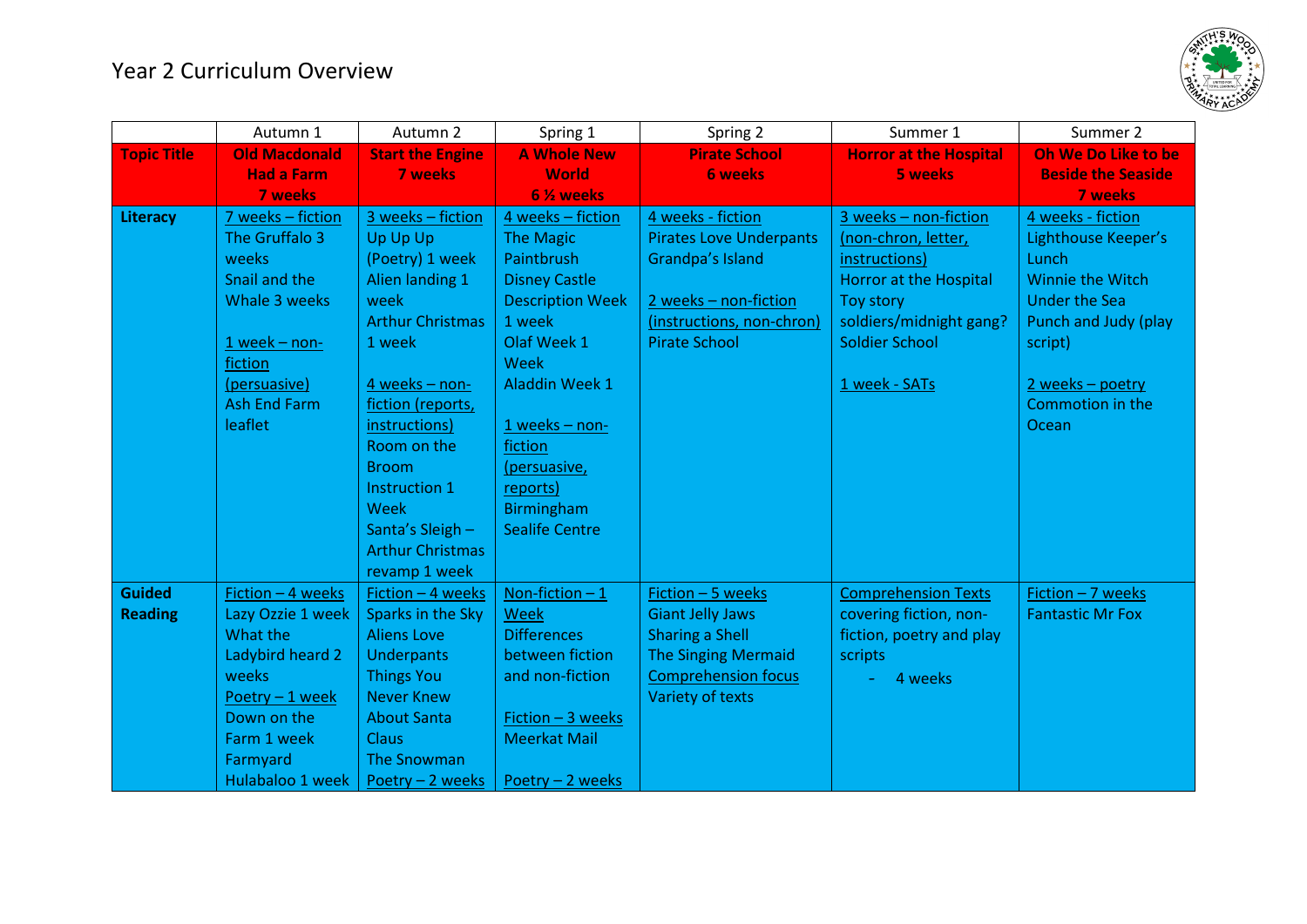

|              | Non-Fiction $-2$<br>weeks<br><b>Caterpillar to</b><br><b>Butterfly</b><br><b>Tadpole to Frog</b>                                                               | <b>The Ning Nang</b><br><b>Nong</b><br><b>Cracking</b><br>comprehension -<br><b>Twinkle</b><br><b>Twinkle/Little</b><br><b>Miss Muffet</b><br>$Playscripts - 1$<br>week<br>Jack and the<br><b>Beanstalk</b><br>Non-fiction $-1$<br>week<br>Cracking<br>comprehension<br>- Fire fighter and<br>police texts | <b>The Sound</b><br><b>Collector (Poem)</b>                                                                                |                                                                                                                                      |                                                                                                                                 |                                                                                                                                                                                                                                           |
|--------------|----------------------------------------------------------------------------------------------------------------------------------------------------------------|------------------------------------------------------------------------------------------------------------------------------------------------------------------------------------------------------------------------------------------------------------------------------------------------------------|----------------------------------------------------------------------------------------------------------------------------|--------------------------------------------------------------------------------------------------------------------------------------|---------------------------------------------------------------------------------------------------------------------------------|-------------------------------------------------------------------------------------------------------------------------------------------------------------------------------------------------------------------------------------------|
| <b>Maths</b> | Place value and<br>number bonds to<br><b>10 and 20</b><br><b>Addition</b><br><b>Addition with</b><br>money<br>Subtraction<br>Multiplication<br><b>Division</b> | <b>Statistics</b><br><b>Fractions</b><br><b>Addition</b><br>Subtraction<br>Place value and<br>partitioning in<br>different ways<br><b>SATs style</b><br>questions<br>2D and 3D<br>shapes<br>Lines of<br>symmetry and<br>Christmas<br>themed problem<br>solving                                             | Place value<br><b>Multiplication and</b><br>division<br>Money<br><b>Measurements</b><br>Time<br><b>Data and statistics</b> | <b>Movement and direction</b><br><b>Multiplication and</b><br>division<br>Money problems<br>Place value problems<br><b>Fractions</b> | Subtraction and<br>addition - inverse<br>relationship<br><b>Multiplication and</b><br>commutativity<br><b>Revision week x 2</b> | Subtraction and<br>money<br>2D and 3D shapes<br>Number bonds/scales/<br>time/fractions (Interim<br>framework coverage)<br><b>Multiplication and</b><br>division<br><b>Money</b><br><b>Measurement and</b><br>scales<br><b>Place value</b> |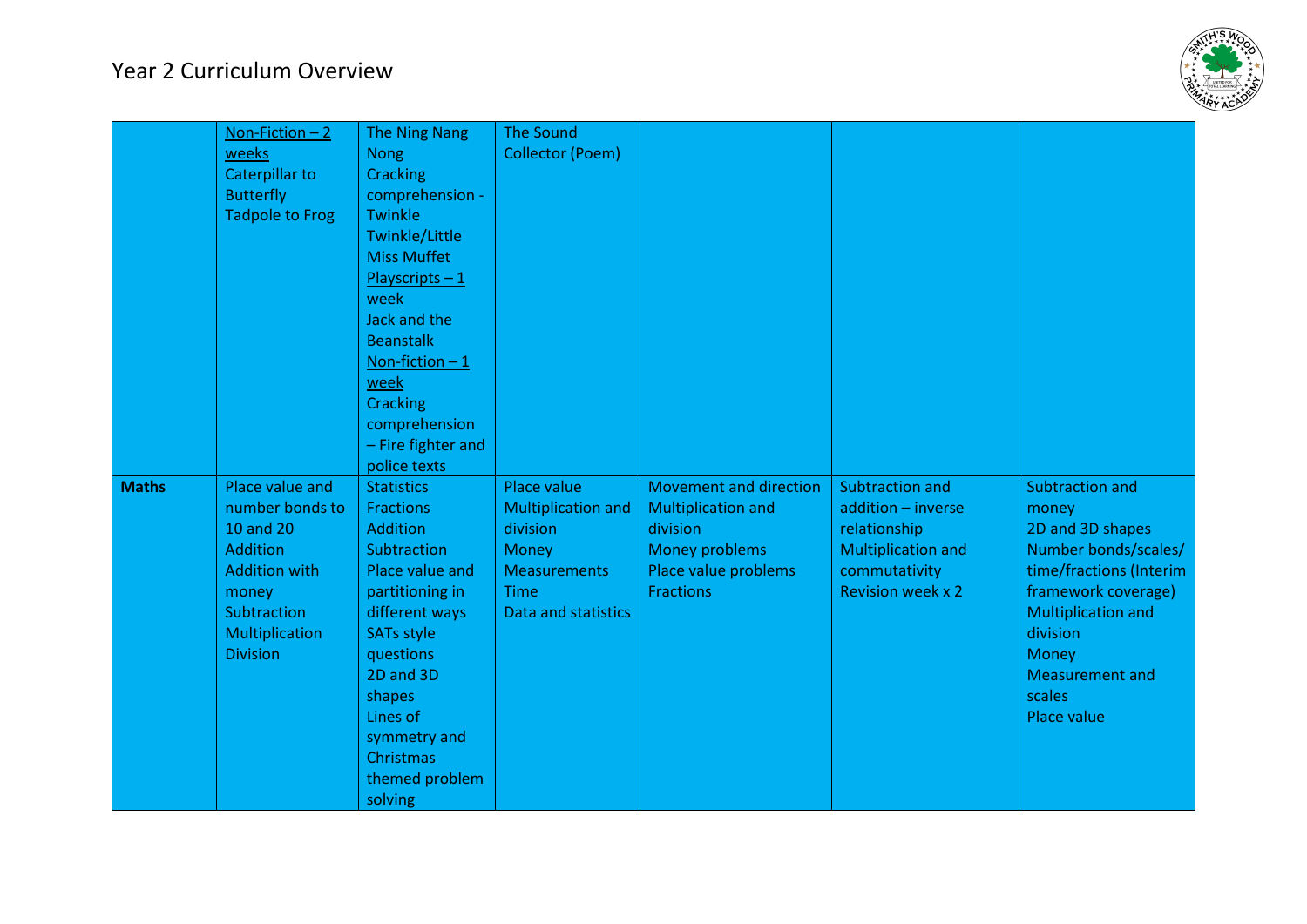

| <b>Science</b>   | Animals and their       | <b>Materials and</b> | Living things and    | Investigative skills           | <b>Healthy lifestyle</b>                     | Plants                  |
|------------------|-------------------------|----------------------|----------------------|--------------------------------|----------------------------------------------|-------------------------|
|                  | babies                  | their properties     | their habitats       |                                |                                              |                         |
| <b>Computing</b> | E-Safety                | Multimedia           | Text & Images        | <b>Data Handling</b>           | <b>Programming &amp; Coding</b><br>(Beebots) | Internet                |
| Geography        | Geographical            | Location             | Location             | Place                          | <b>Location Knowledge-7</b>                  | Locating and exploring  |
|                  | <b>Vocab-Physical</b>   | Knowledge-           | knowledge-To         | Knowledge/Geographical         | <b>Continents and 5</b>                      | seaside towns           |
|                  | features of farm        | Locate B'ham         | name and locate      | skills/Geog Vocab              | oceans (Treasure maps)                       | (Weston Super Mare)     |
|                  | Geographical            | Aerial               | the world's 7        | (Crimean War)                  | <b>Geographical Skills-</b>                  |                         |
|                  | <b>Skills-Following</b> | Photos/Utilising     | continents and 5     |                                | <b>Treasure maps Use</b>                     | Design and plot a map   |
|                  | and plotting            | Atlases -            | oceans               | <b>Exploring Phyical/Human</b> | simple compass                               | (Geog Skils)-           |
|                  | routes (Compass         | Geographical         |                      | features.                      | directions and to                            | Describe the location   |
|                  | work)                   | <b>Skills</b>        | To name their        |                                | describe the location of                     | and of features and     |
|                  | Place knowledge-        | Geographical         | address and          | Using world maps to            | features and routes on                       | routes on a map using   |
|                  | physical/Human          | Vocab-               | phone number, to     | explore countries and          | a map.                                       | compass points and      |
|                  | features of farm        | Landmarks            | locate               | continents.                    | <b>Treasure Hauls- Using</b>                 | directional language    |
|                  | <b>UK</b>               | B'ham.               | Birmingham- 4        |                                | world maps locate                            | (left, right, near etc. |
|                  |                         |                      | <b>Countries and</b> |                                | treasure Hauls from                          |                         |
|                  |                         |                      | capital cities of    |                                | around the globe using                       | Locate Seaside towns    |
|                  |                         |                      | <b>UK (Mary</b>      |                                | maps to locate                               | within UK and name      |
|                  |                         |                      | Poppins).            |                                | countries studied and                        | physical/Human          |
|                  |                         |                      |                      |                                | UK.                                          | characteristic          |
|                  |                         |                      | Place knowledge-     |                                |                                              | (oceans/cliffs/rivers). |
|                  |                         |                      | Physical/Human       |                                |                                              |                         |
|                  |                         |                      | contrast their       |                                |                                              | identify seasonal and   |
|                  |                         |                      | locality and non-    |                                |                                              | daily weather patterns  |
|                  |                         |                      | European             |                                |                                              | in the United Kingdom   |
|                  |                         |                      |                      |                                |                                              | (Exploring Weather at   |
|                  |                         |                      | Physical/Human-      |                                |                                              | the Seaside).           |
|                  |                         |                      | Hot and cold         |                                |                                              |                         |
|                  |                         |                      | places Equator       |                                |                                              |                         |
|                  |                         |                      |                      |                                |                                              |                         |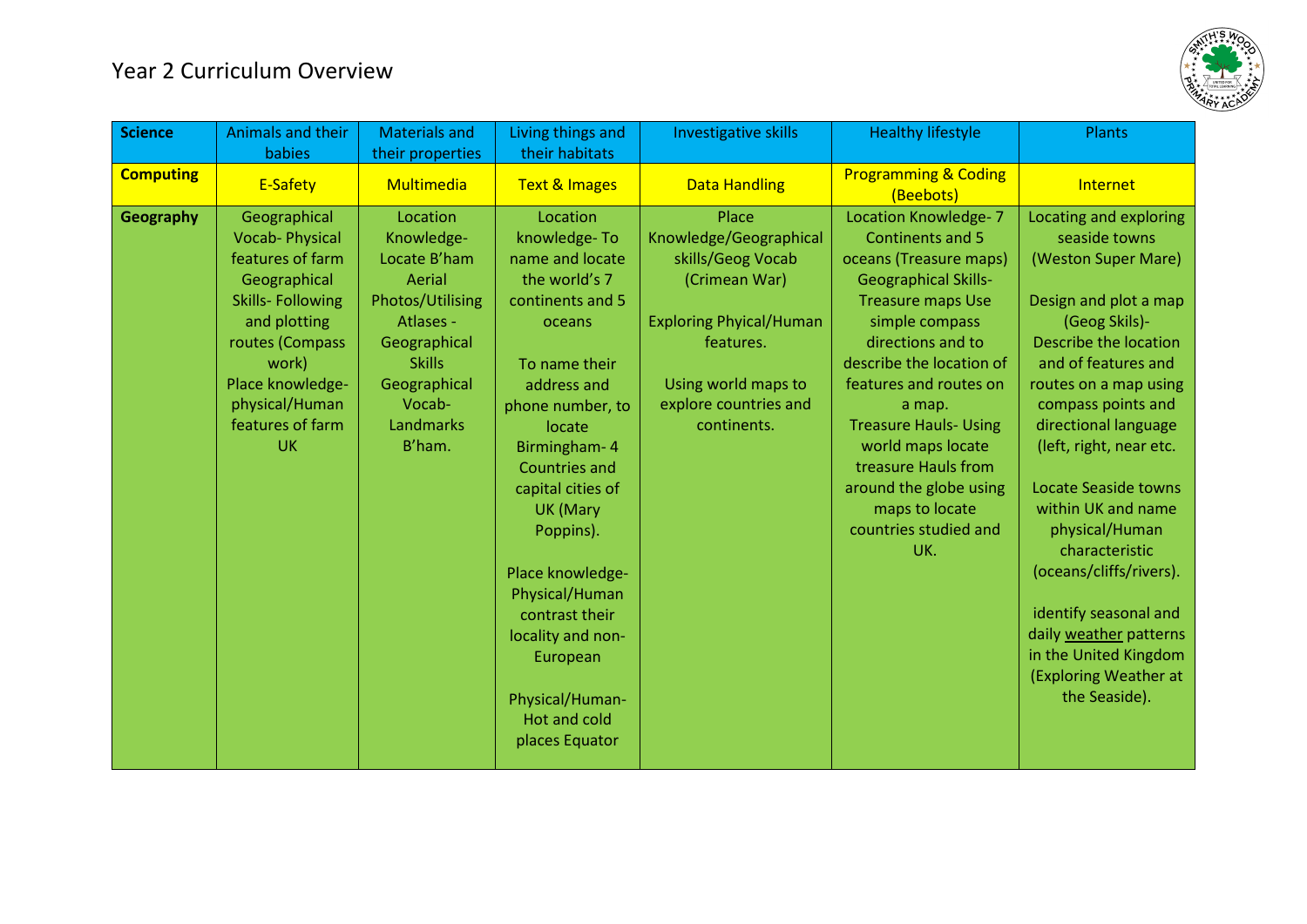## Year 2 Curriculum Overview



|                |                         | and North and     |                            |                               |  |
|----------------|-------------------------|-------------------|----------------------------|-------------------------------|--|
|                |                         | South poles.      |                            |                               |  |
|                |                         |                   |                            |                               |  |
|                |                         | Geographical      |                            |                               |  |
|                |                         | Vocab-To name     |                            |                               |  |
|                |                         | <b>Human and</b>  |                            |                               |  |
|                |                         | physical features |                            |                               |  |
|                |                         | (Iceland/India)   |                            |                               |  |
| <b>History</b> | <b>Start the engine</b> |                   | <b>Pirate School</b>       | <b>Horror at the Hospital</b> |  |
|                | To create an            |                   |                            |                               |  |
|                | accurate                |                   | To compare the lives of    | To identify similarities      |  |
|                | timeline of             |                   | significant individuals in | and differences               |  |
|                | events.                 |                   | the past.                  | between life in different     |  |
|                | To place people         |                   |                            | periods of history.           |  |
|                | and events              |                   | To know why people did     |                               |  |
|                | studied in              |                   | things, why events         | To create an accurate         |  |
|                | chronological           |                   | happened and what          | timeline of events.           |  |
|                | order.                  |                   | happened as a result.      |                               |  |
|                |                         |                   |                            | To know about                 |  |
|                | To know about           |                   |                            | significant changes over      |  |
|                | significant             |                   |                            | the last 100 years.           |  |
|                | changes over the        |                   |                            |                               |  |
|                | last 100 years.         |                   |                            | Identify a significant        |  |
|                |                         |                   |                            | individual                    |  |
|                | To identify a           |                   |                            | (international) from the      |  |
|                | significant             |                   |                            | past and their                |  |
|                | individual              |                   |                            | achievements.                 |  |
|                | (international)         |                   |                            |                               |  |
|                | from the past           |                   |                            |                               |  |
|                | and their               |                   |                            |                               |  |
|                | achievements.           |                   |                            |                               |  |
|                | To know why             |                   |                            |                               |  |
|                | people did              |                   |                            |                               |  |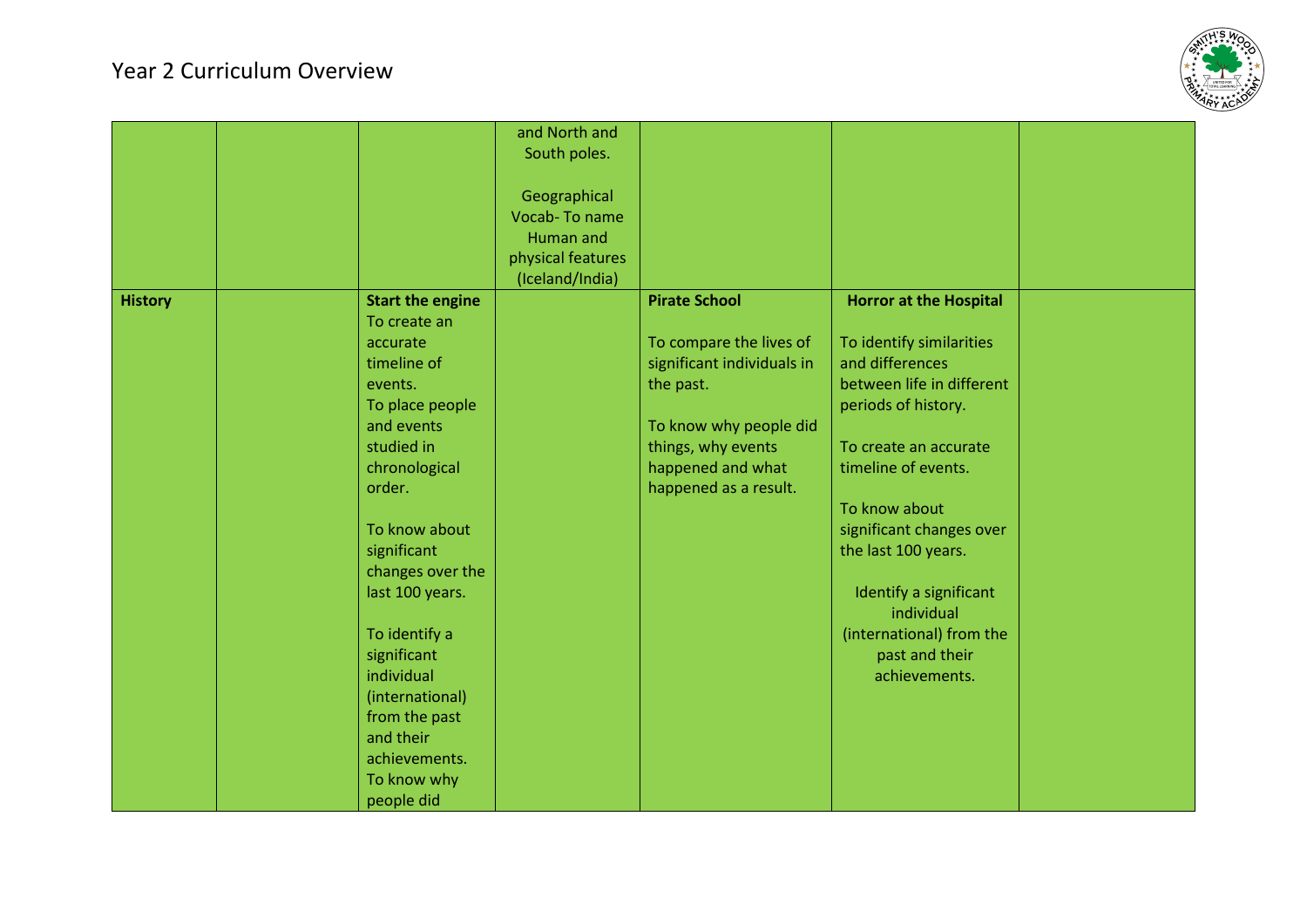

| <b>DT</b> | To show an<br>understanding<br>of a simple<br>design before<br>creating a<br>product (eg<br>drawing of clay<br>sculpture)                          | things, why<br>events happened<br>and what<br>happened as a<br>result.<br>To select from<br>and use a range<br>of tools and<br>equipment to<br>perform<br>practical tasks<br>[for example,<br>cutting,<br>shaping, joining<br>and finishing] | <b>Evaluate their</b><br>products against<br>design criteria<br>Express a<br>personal opinion<br>about a design<br>(product or idea)                                                                |                                                                                                                       | To design an appealing<br>product based on<br>design criteria (for<br>specified users)<br>To select from and use<br>a wide range of<br>materials and<br>components when<br>cooking (ingredients)                  | •To communicate<br>ideas through talking,<br>drawing, templates,<br>mock-ups and, where<br>appropriate, ICT.                                                                                                                                                  |
|-----------|----------------------------------------------------------------------------------------------------------------------------------------------------|----------------------------------------------------------------------------------------------------------------------------------------------------------------------------------------------------------------------------------------------|-----------------------------------------------------------------------------------------------------------------------------------------------------------------------------------------------------|-----------------------------------------------------------------------------------------------------------------------|-------------------------------------------------------------------------------------------------------------------------------------------------------------------------------------------------------------------|---------------------------------------------------------------------------------------------------------------------------------------------------------------------------------------------------------------------------------------------------------------|
| Art       | Use a variety of<br>pinching<br>techniques to<br>mould clay into<br>a given shape<br>To demonstrate<br>some creativity<br>within their<br>designs. | To use a paint<br>brush with good<br>precision.<br>To demonstrate<br>some creativity<br>within their<br>designs.                                                                                                                             | To draw showing<br>a good<br>understanding of<br>size and shape<br>To draw- with a<br>good level of<br>accuracy-a<br>range of lines<br>To demonstrate<br>some creativity<br>within their<br>designs | To draw with a good<br>level of accuracy<br>To be taught about<br>colour, pattern, texture,<br>shape, form and space. | To select appropriate<br>colours when painting<br>and mix accordingly to<br>make a variety of<br>tones.<br>To use a paint brush<br>with good precision<br>To colour and paint<br>with a good level of<br>accuracy | To draw with a good<br>level of accuracy<br>To colour and paint<br>with a good level of<br>accuracy<br>To talk about<br>different textures<br>with a good<br>understanding of<br>vocabulary<br>To use a range of<br>materials to create a<br>piece of artwork |
| <b>RE</b> | <b>Jewish Beliefs</b><br>about God<br>Judaism                                                                                                      | Light<br><b>Judaism and</b><br>Christianity                                                                                                                                                                                                  | <b>Muslims Believe</b><br><b>Islam</b>                                                                                                                                                              | <b>Easter: The Cross</b><br>Christianity                                                                              | <b>The Church</b><br>Christianity                                                                                                                                                                                 | Why did Jesus tell<br>stories?<br>Christianity                                                                                                                                                                                                                |